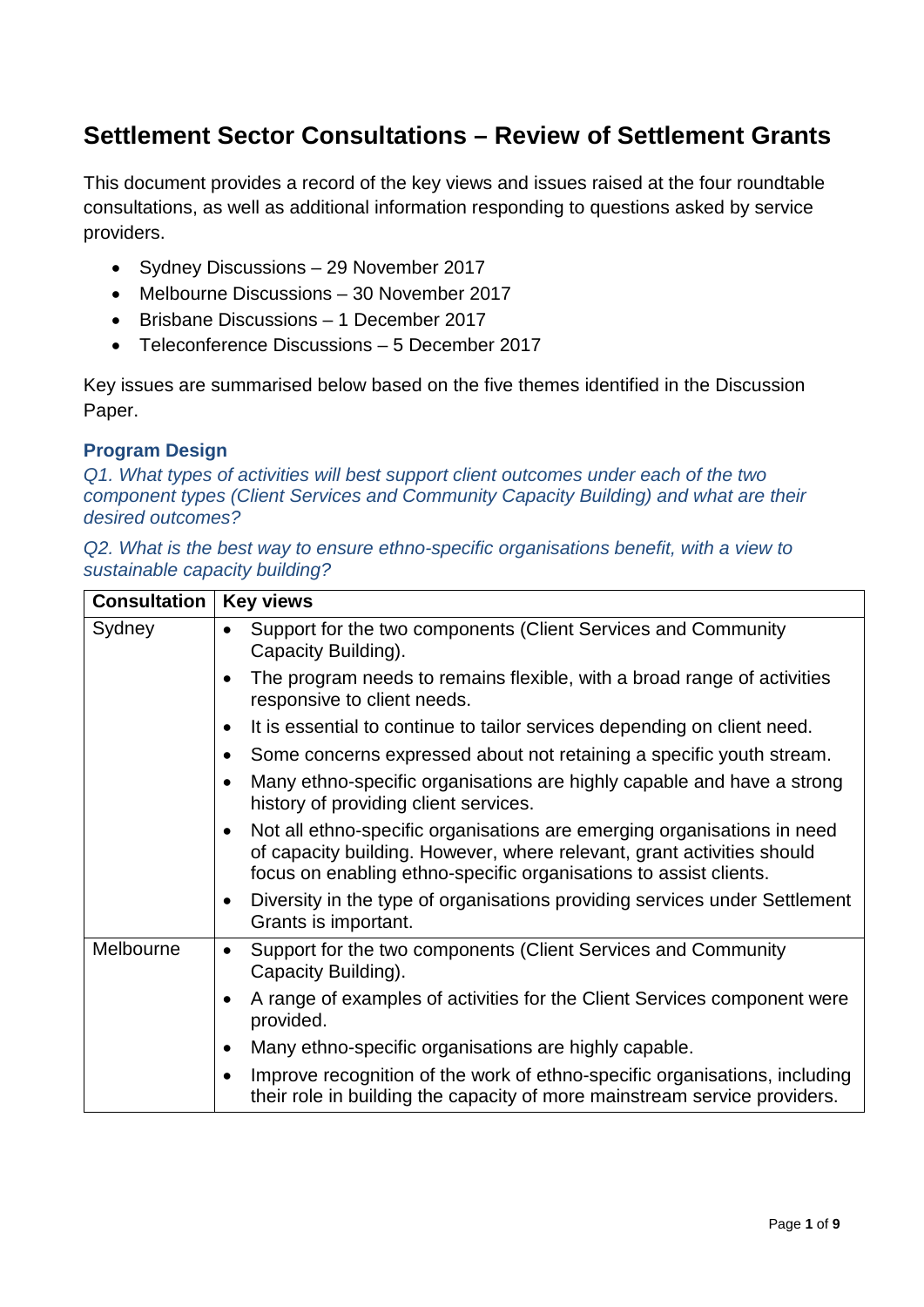| <b>Consultation</b> | <b>Key views</b>                                                                                                                                                                                          |
|---------------------|-----------------------------------------------------------------------------------------------------------------------------------------------------------------------------------------------------------|
| <b>Brisbane</b>     | The Settlement Council of Australia (SCOA) indicated strong support<br>$\bullet$<br>from its membership base for a two-service structure.                                                                 |
|                     | Some concerns expressed about not retaining a specific youth stream.<br>$\bullet$<br>However, acknowledgement that youth will remain a policy priority.                                                   |
|                     | A range of examples of activities for the Client Services component were<br>provided.                                                                                                                     |
|                     | Work of ethno-specific organisations supported – community capacity<br>$\bullet$<br>building for ethno-specific organisations important to address service<br>gaps longer term and foster sustainability. |
|                     | Balance is needed between funding larger settlement organisations to<br>$\bullet$<br>support small ethno-specific organisations and direct funding to ethno-<br>specific organisations.                   |
| Tele-<br>conference | Sustainable community capacity building can be difficult and community<br>$\bullet$<br>leaders change regularly.                                                                                          |
|                     | Balance is needed between funding larger settlement organisations to<br>$\bullet$<br>support small ethno-specific organisations and direct funding to ethno-<br>specific organisations.                   |

### **Service Provision and Innovation**

*Q3. What are some of the characteristics of a needs-based approach, including provision of tailored medium-level intensity support that the Department should address in guidance documentation?*

*Q4. What mechanisms would encourage innovation in the Program?* 

| <b>Consultation</b> | <b>Key views</b>                                                                                                                                                                                                                                                                                                                                                     |
|---------------------|----------------------------------------------------------------------------------------------------------------------------------------------------------------------------------------------------------------------------------------------------------------------------------------------------------------------------------------------------------------------|
| Sydney              | General support for more intensive, medium level support case work to<br>be introduced.                                                                                                                                                                                                                                                                              |
|                     | There is a range of considerations for providers to determine whether<br>$\bullet$<br>medium-intensity case support is required.                                                                                                                                                                                                                                     |
|                     | Flexibility should be maintained in the program; a one-size-fits all model<br>is not effective.                                                                                                                                                                                                                                                                      |
|                     | Settlement Grants should offer non-prescriptive models.                                                                                                                                                                                                                                                                                                              |
|                     | Casework is more resource intensive. However, it may assist in reducing<br>$\bullet$<br>referral bounce-backs from mainstream services.                                                                                                                                                                                                                              |
|                     | There appears to be dissatisfaction for some clients dealing with<br>$\bullet$<br>mainstream services (eg particular reference to jobactive). Clients are<br>returning to Settlement Grant providers when needs have not been met.<br>Barriers include access (lack of interpreters and/or multilingual staff) and<br>availability of culturally competent services. |
|                     | This issue can be exacerbated in regional areas.<br>$\circ$                                                                                                                                                                                                                                                                                                          |
|                     | Support for an innovation fund.                                                                                                                                                                                                                                                                                                                                      |
|                     | Clarity around 'innovation' is essential.                                                                                                                                                                                                                                                                                                                            |
|                     | Innovation should respond to the emerging needs of the cohort.<br>$\bullet$                                                                                                                                                                                                                                                                                          |
|                     | Innovation funding should not be at the expense of a reduction in funding<br>for core services.                                                                                                                                                                                                                                                                      |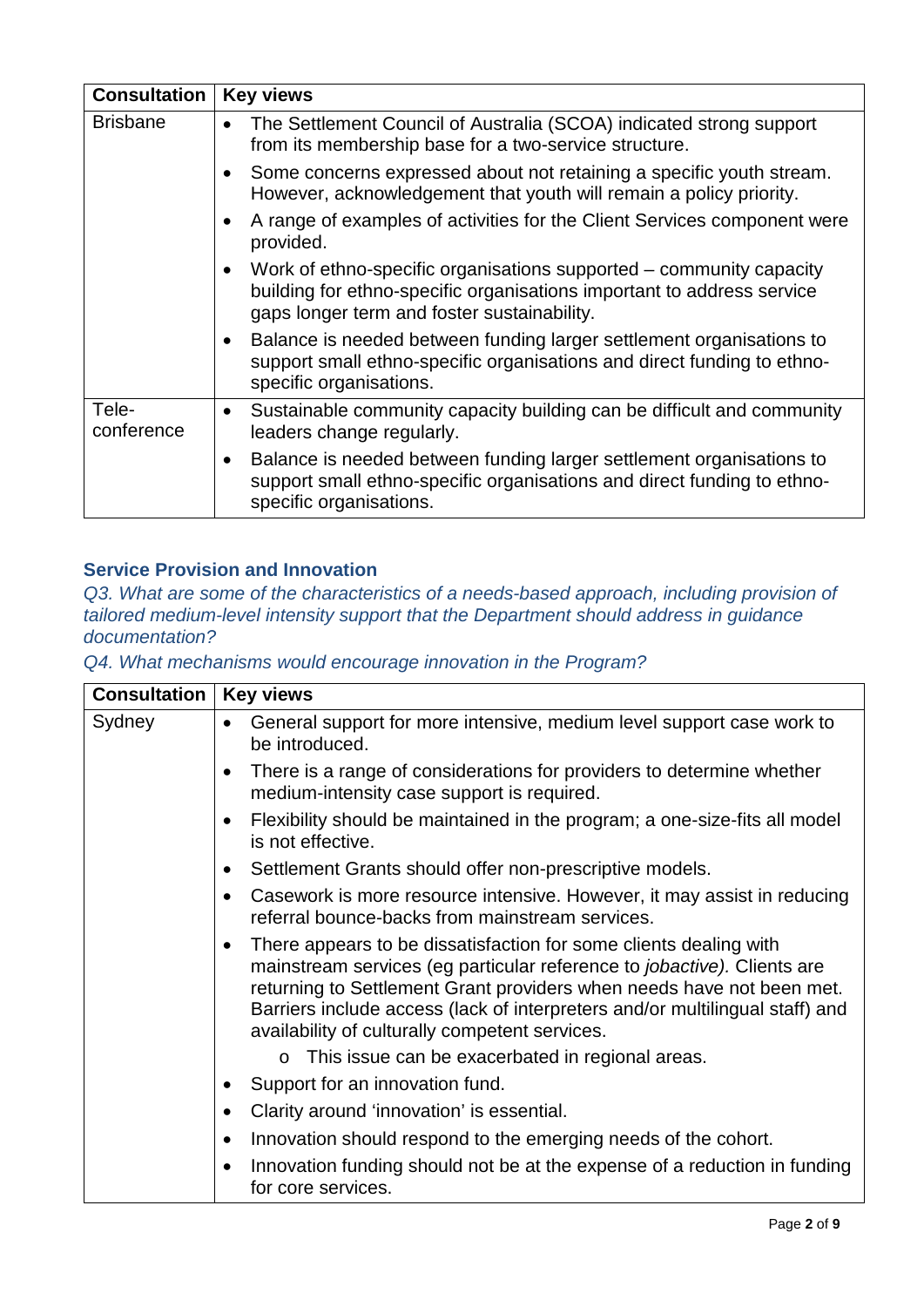| <b>Consultation</b> | <b>Key views</b>                                                                                                                                                                                                                                          |
|---------------------|-----------------------------------------------------------------------------------------------------------------------------------------------------------------------------------------------------------------------------------------------------------|
|                     | The NSW Settlement Partnership (NSP) approach to funding innovation<br>$\bullet$<br>was highlighted as a useful model to examine.                                                                                                                         |
|                     | There needs to be flexibility in terms of risk for innovation, as innovation<br>$\bullet$<br>may involve trialling a new initiative approach that lacks an evidence<br>base.                                                                              |
| Melbourne           | Important to maintain support for clients with a lower level of need, as<br>$\bullet$<br>well as provide support that is more intensive.                                                                                                                  |
|                     | It is difficult for providers to determine the vulnerable cohort for medium-<br>$\bullet$<br>level intensity support and there needs to be flexibility in this regard.                                                                                    |
|                     | It is important for medium level support to focus on young people and<br>$\bullet$<br>women.                                                                                                                                                              |
|                     | Funding for an innovation round should be separate to the main<br>Settlement Grants round.                                                                                                                                                                |
|                     | Timeframes for innovation funding need to be flexible and responsive to<br>$\bullet$<br>emerging needs.                                                                                                                                                   |
|                     | New innovative activities by their nature do not have a previous evidence<br>$\bullet$<br>base. However, a reasonable case for funding is needed.                                                                                                         |
|                     | Need to reward the attempt, the sharing and the learning (failures as well<br>$\bullet$<br>as successes).                                                                                                                                                 |
| <b>Brisbane</b>     | Support for targeted case management and maintaining flexibility.<br>$\bullet$                                                                                                                                                                            |
|                     | Support for targeted medium-level intensity servicing. However, this<br>$\bullet$<br>should not be at the detriment of low-level support, which is also very<br>important for many clients.                                                               |
|                     | Medium-level intensity support is more resource intensive.<br>$\bullet$                                                                                                                                                                                   |
|                     | Useful to have a standardised assessment tool to provide guidance on<br>$\bullet$<br>the level of support for a client.                                                                                                                                   |
|                     | There appears to be dissatisfaction for some clients dealing with other<br>services (eg Adult Migrant English Program (AMEP)). Clients are<br>returning to Settlement Grant providers when needs have not been met.                                       |
|                     | Innovation needs to be meaningful to address an identified need.<br>$\bullet$                                                                                                                                                                             |
|                     | Innovative approaches involve risk – there may be failings and learnings<br>$\bullet$<br>along the way.                                                                                                                                                   |
|                     | An innovation fund should not detract from core funding.<br>$\bullet$                                                                                                                                                                                     |
| Tele-               | Support for flexibility in program activities.<br>$\bullet$                                                                                                                                                                                               |
| conference          | Service activities will vary depending on location (regional vs metro) and<br>$\bullet$<br>client pre-arrival experiences. In some locations there may be no<br>mainstream services for Referral.                                                         |
|                     | With the changes to Complex Case Support (CCS) (now Humanitarian<br>$\bullet$<br>Settlement Program (HSP) Tier 3) it may be useful to see an 'at-risk'<br>model embedded into Settlement Grants with more intensive case<br>management support available. |
|                     | Concern that an innovation fund would reduce the overall funding pool for<br><b>Settlement Grants.</b>                                                                                                                                                    |
|                     | Competing for innovation funding is difficult for smaller organisations.                                                                                                                                                                                  |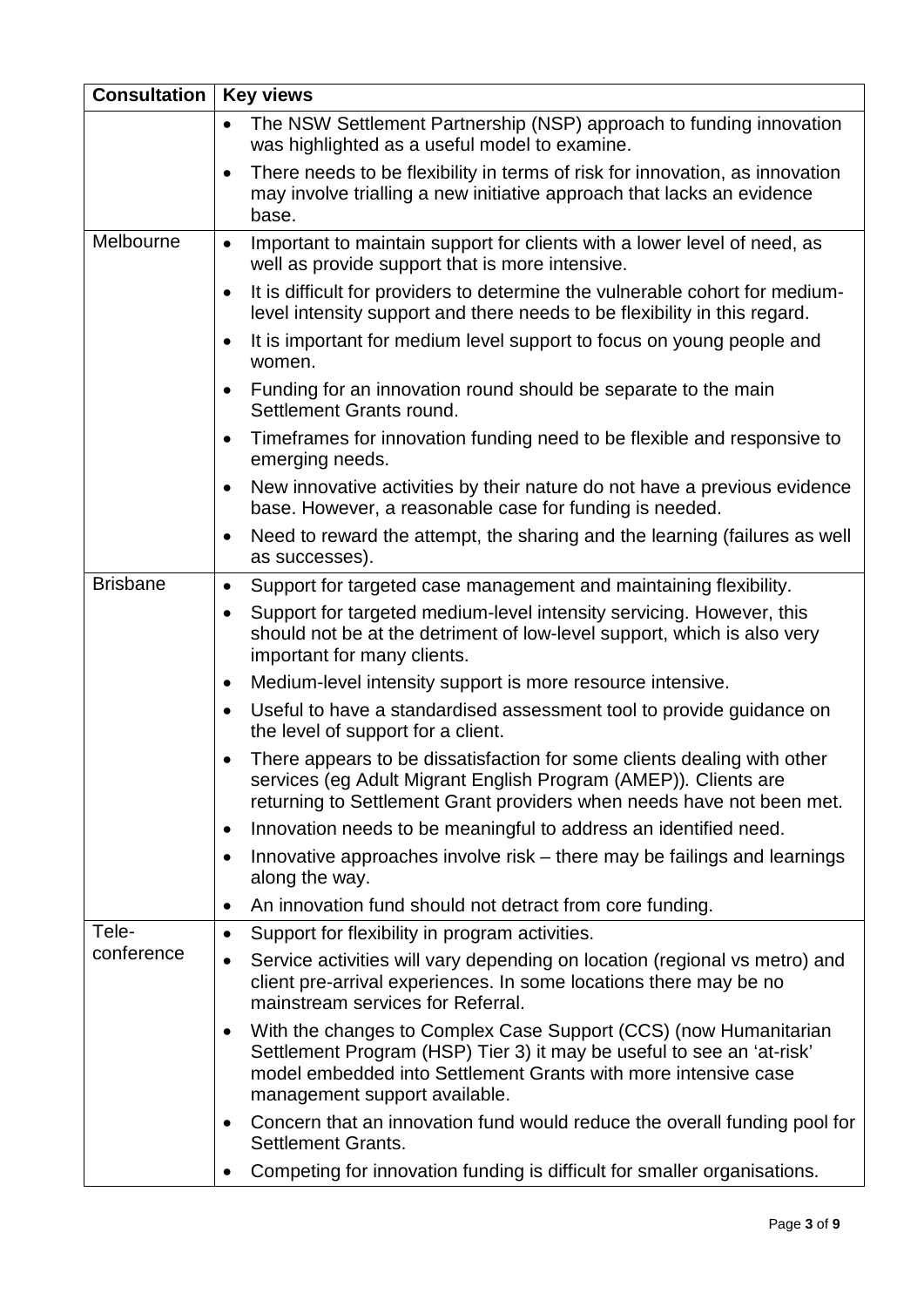### **Key Priorities**

*Q5. Without duplicating existing English, employment or education services, what Settlement Grants activities drive 3Es outcomes for clients? In the context of Settlement Grants, how would you define an English, education and/or employment outcome? How can Settlement Grants add value in achieving expected outcomes under the 3Es?*

*Q6. How can Settlement Grants service delivery be enhanced to meet the often complex needs of eligible youth?*

| <b>Consultation</b> | <b>Key views</b>                                                                                                                                                                                                       |
|---------------------|------------------------------------------------------------------------------------------------------------------------------------------------------------------------------------------------------------------------|
| Sydney              | Settlement Grants should focus on complementing mainstream services<br>$\bullet$<br>and holistic activities.                                                                                                           |
|                     | Settlement grants must have clear boundaries in terms of expectations<br>٠<br>around 3Es.                                                                                                                              |
|                     | A range of examples of complementary 3Es activities were provided.<br>$\bullet$                                                                                                                                        |
|                     | 3Es activities involve incremental steps identified through needs<br>$\bullet$<br>assessment. Outcomes will therefore be different across clients (based<br>on characteristics, broader settlement needs and location. |
|                     | Clients have a range of settlement issues that need to be addressed; the<br>$\bullet$<br>program should not solely focus on the 3Es.                                                                                   |
|                     | Often broader settlement needs (eg housing and health) need to be<br>$\bullet$<br>addressed before a client can focus on the 3Es.                                                                                      |
|                     | Support that youth remain a priority target group for the program.<br>$\bullet$                                                                                                                                        |
|                     | Outreach support is often needed for youth with more complex needs.<br>Servicing young people in rural and regional areas is particularly<br>challenging.                                                              |
|                     | Clarification needed on the definition (eg age range) of Youth and<br>$\bullet$<br>consistency in approach across Government programs.                                                                                 |
|                     | Other vulnerable priority groups eligible within the program include<br>$\bullet$<br>women and people with a disability.                                                                                               |
|                     | Government should further consider the needs of those ineligible for the<br>program, eg:                                                                                                                               |
|                     | o support post-five years, in particular for young people at life transition<br>points and women with children or caring responsibilities who are not<br>able to access services without childcare; and                |
|                     | o people on Temporary Protection Visas (TPVs) and Safe Haven<br>Enterprise Visas (SHEVs), who are vulnerable migrants.                                                                                                 |
| Melbourne           | Clients have a range of settlement issues that need to be addressed;<br>some concern there is an overemphasis on the 3Es to the exclusion of<br>other settlement needs.                                                |
|                     | A range of examples of complementary 3Es activities were provided.<br>$\bullet$                                                                                                                                        |
|                     | Outcomes for Settlement Grants should be reflective of progressive<br>$\bullet$<br>outcomes for the 3Es, building pathways to an end goal.                                                                             |
|                     | Different strategies are required for different age groups.<br>$\bullet$                                                                                                                                               |
|                     | Some confusion about what a "life course approach" in the program<br>means given the five year eligibility.                                                                                                            |
|                     | Support that youth remain a priority for the program.                                                                                                                                                                  |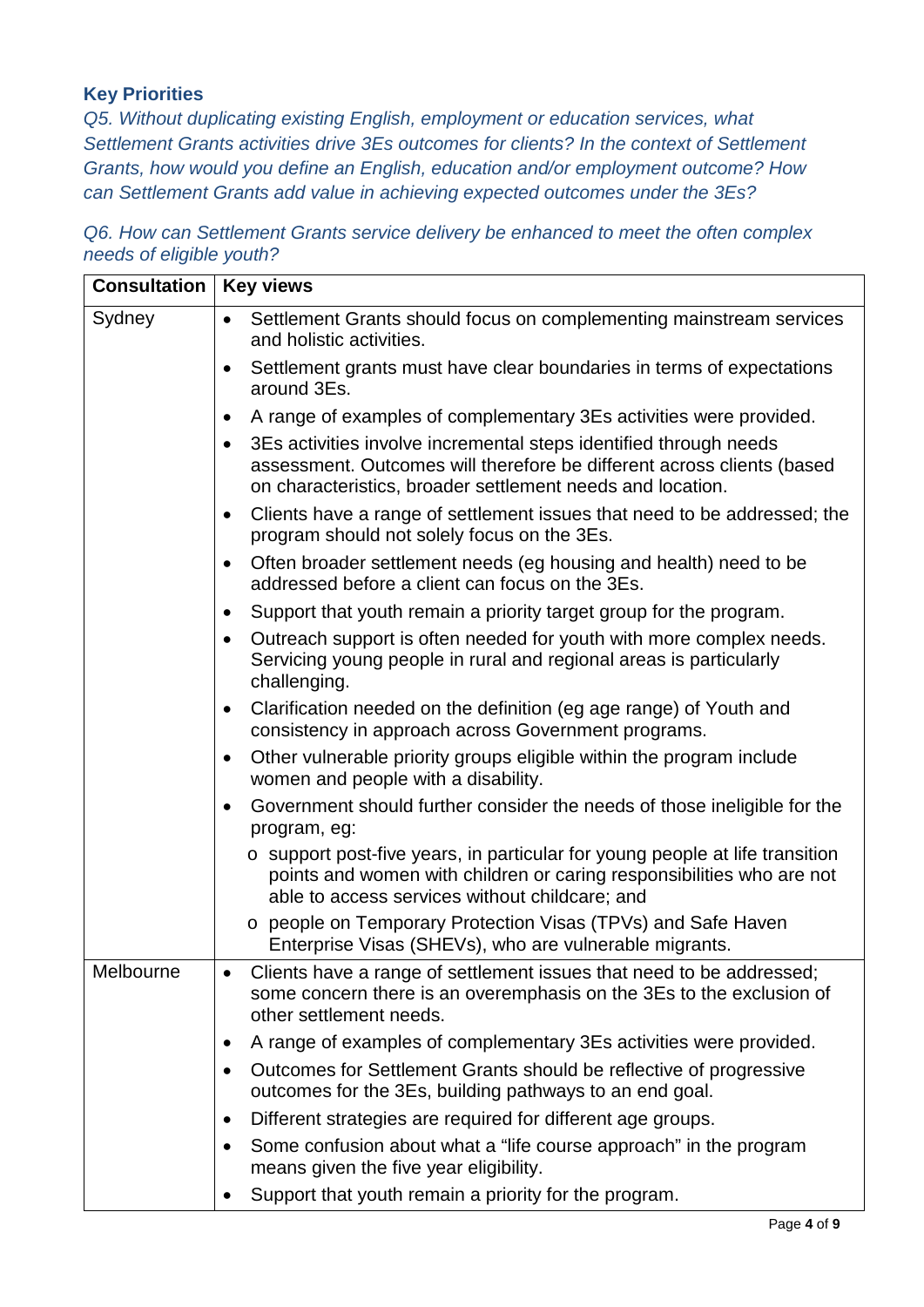| <b>Consultation</b> | <b>Key views</b>                                                                                                                                                                                                                                                                                                                                                                                                                                                            |
|---------------------|-----------------------------------------------------------------------------------------------------------------------------------------------------------------------------------------------------------------------------------------------------------------------------------------------------------------------------------------------------------------------------------------------------------------------------------------------------------------------------|
|                     | Clarification needed on the definition (eg age range) of youth.<br>$\bullet$                                                                                                                                                                                                                                                                                                                                                                                                |
|                     | Early intervention for youth is key, activities could include focus on soft<br>$\bullet$<br>skills, building a sense of belonging and addressing disengagement with<br>mainstream schooling.                                                                                                                                                                                                                                                                                |
|                     | Recognition of the increasing numbers of young people who are carers,<br>$\bullet$<br>have a disability, have mental health issues.                                                                                                                                                                                                                                                                                                                                         |
|                     | Government should further consider the needs of those ineligible for the<br>$\bullet$<br>program, eg support post-five years for women experiencing family<br>violence.                                                                                                                                                                                                                                                                                                     |
| <b>Brisbane</b>     | Clients have a range of settlement issues that need to be addressed -<br>$\bullet$<br>these may be steps towards achieving the 3Es.                                                                                                                                                                                                                                                                                                                                         |
|                     | A range of examples of complementary 3Es activities were provided.<br>$\bullet$                                                                                                                                                                                                                                                                                                                                                                                             |
|                     | A range of examples of youth specific activities were provided.<br>$\bullet$                                                                                                                                                                                                                                                                                                                                                                                                |
|                     | There are a range of specific circumstances and challenges faced by<br>$\bullet$<br>youth, which need to be taken into account.                                                                                                                                                                                                                                                                                                                                             |
|                     | Important to evaluate specific projects and follow-up on the outcomes<br>$\bullet$<br>achieved post-project.                                                                                                                                                                                                                                                                                                                                                                |
|                     | Government should further consider the needs of those ineligible for the<br>$\bullet$<br>program, eg flexibility to provide support post-five years to those who do<br>not achieve independence within this timeframe (eg elderly, women with<br>children, women experiencing domestic violence).                                                                                                                                                                           |
| Tele-<br>conference | Important for Government to define the employment outcomes sought<br>$\bullet$<br>from the program, particularly given there are four Government programs<br>(HSP, AMEP, <i>jobactive</i> and Settlement Grants) that clearly state<br>employment as an outcome for service providers to achieve. What<br>outcomes are appropriate to each of these programs? Should providers<br>focus on employment or employability skills? How can service duplication<br>be prevented? |
|                     | A range of examples of complementary 3Es activities were provided.                                                                                                                                                                                                                                                                                                                                                                                                          |
|                     | A range of examples of youth specific activities were provided.                                                                                                                                                                                                                                                                                                                                                                                                             |
|                     | Clarification needed on the definition (eg age range) of youth.<br>٠                                                                                                                                                                                                                                                                                                                                                                                                        |
|                     | Government should further consider the needs of those ineligible for the<br>٠<br>program, eg support post-five years for women (often illiterate)<br>experiencing family violence and do not take up referral to a mainstream<br>provider.                                                                                                                                                                                                                                  |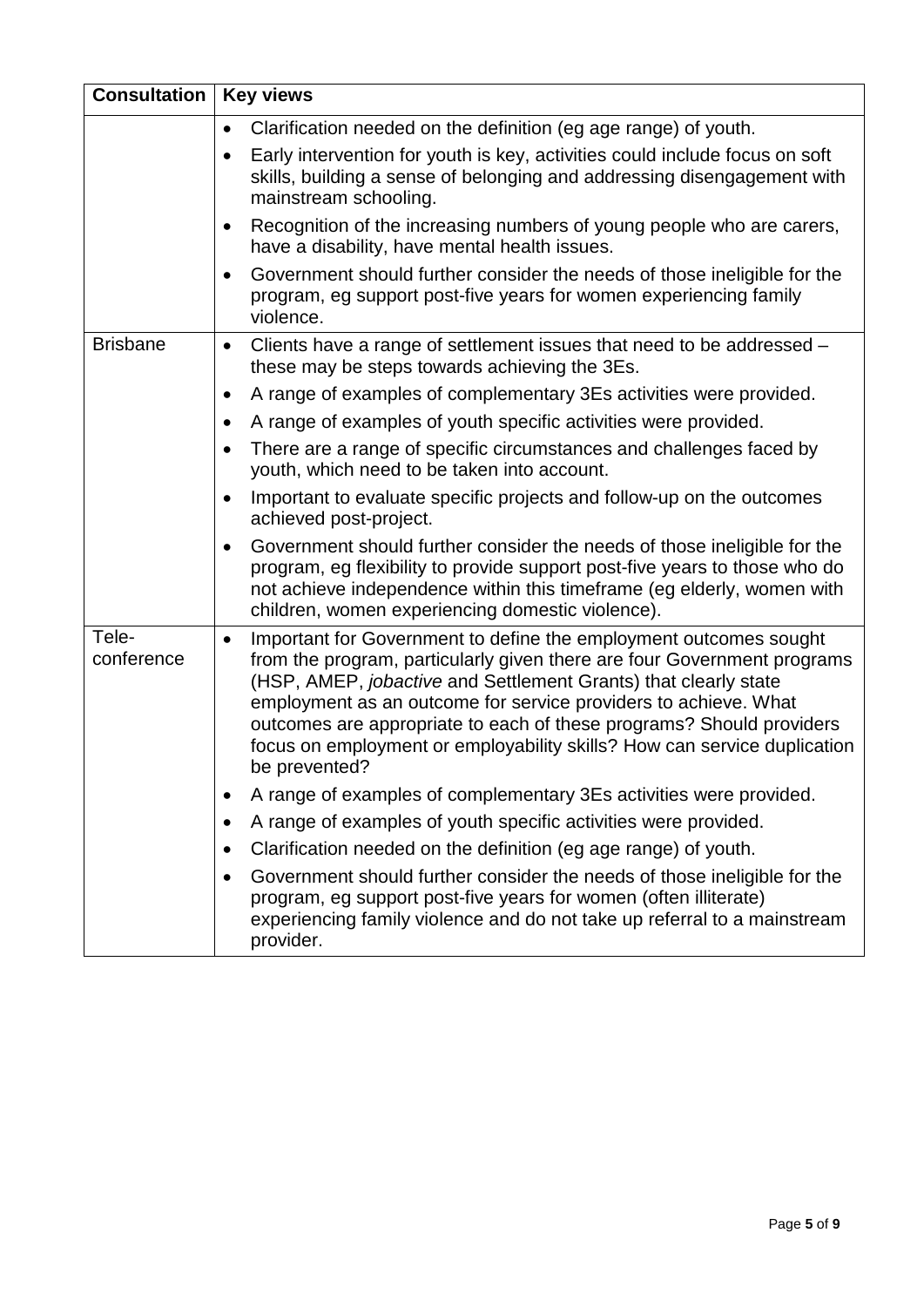## **Community of Practice (CoP) and Collaboration**

*Q7. In what ways could the Department address barriers and provide incentives for organisations to participate in the COP? What model could these forums take?* 

*Q8. What strategies could providers implement to enhance collaboration within and across the sector?* 

| Consultation | <b>Key views</b>                                                                                                                                                                                         |
|--------------|----------------------------------------------------------------------------------------------------------------------------------------------------------------------------------------------------------|
| Sydney       | Support for a CoP mechanism – CoP needs to have clear intent and<br>purpose, sharing of best practice is a key focus with support for<br>development and local information sharing.                      |
|              | A CoP may operate best at the local level.<br>$\bullet$                                                                                                                                                  |
|              | The NSW Settlement Partnership, which operates as a CoP, was<br>$\bullet$<br>highlighted as a useful model to examine.                                                                                   |
|              | Mindful of resourcing and cost implications for a CoP, particularly for<br>$\bullet$<br>regional and rural service providers.                                                                            |
|              | Competitive nature of grants / tenders may impact the effectiveness of a<br>$\bullet$<br>CoP - crucial to ensure that trust is maintained and that providers feel<br>comfortable to talk about failures. |
|              | Services (eg settlement, jobactive and AMEP) can better complement<br>$\bullet$<br>each other and work together - boundaries and expectations need to be<br>very clear.                                  |
|              | Some organisations are working in partnerships with <i>jobactive</i> providers,<br>$\bullet$<br>not in competition (recognition that <i>jobactive</i> providers are funded to find<br>jobs for people).  |
| Melbourne    | Support for a CoP mechanism - CoP needs to have clear intent and<br>$\bullet$<br>purpose to ensure it is more than a networking opportunity.                                                             |
|              | CoP forum should enable providers to come together to discuss common<br>$\bullet$<br>issues – may operate best at the local level and/or be thematic/issues<br>based.                                    |
|              | A range of views were expressed regarding the operational model,<br>$\bullet$<br>ranging from localised, state-wide to nation-wide and types of contact.                                                 |
|              | Important to ensure that ethno-specific organisations are represented in<br>the CoP.                                                                                                                     |
|              | It may be beneficial to include other complementary service providers in<br>the CoP.                                                                                                                     |
|              | Collaboration and partnerships are a mechanism to achieve settlement<br>outcomes for clients, not a Key Performance Indicator in themselves.                                                             |
|              | Needs to be a recognition of the time and effort to collaborate within and<br>$\bullet$<br>across sectors.                                                                                               |
|              | Clarity is needed about who and what partnerships entail.<br>$\bullet$                                                                                                                                   |
|              | Partnerships may be more difficult to establish in rural and regional<br>$\bullet$<br>locations.                                                                                                         |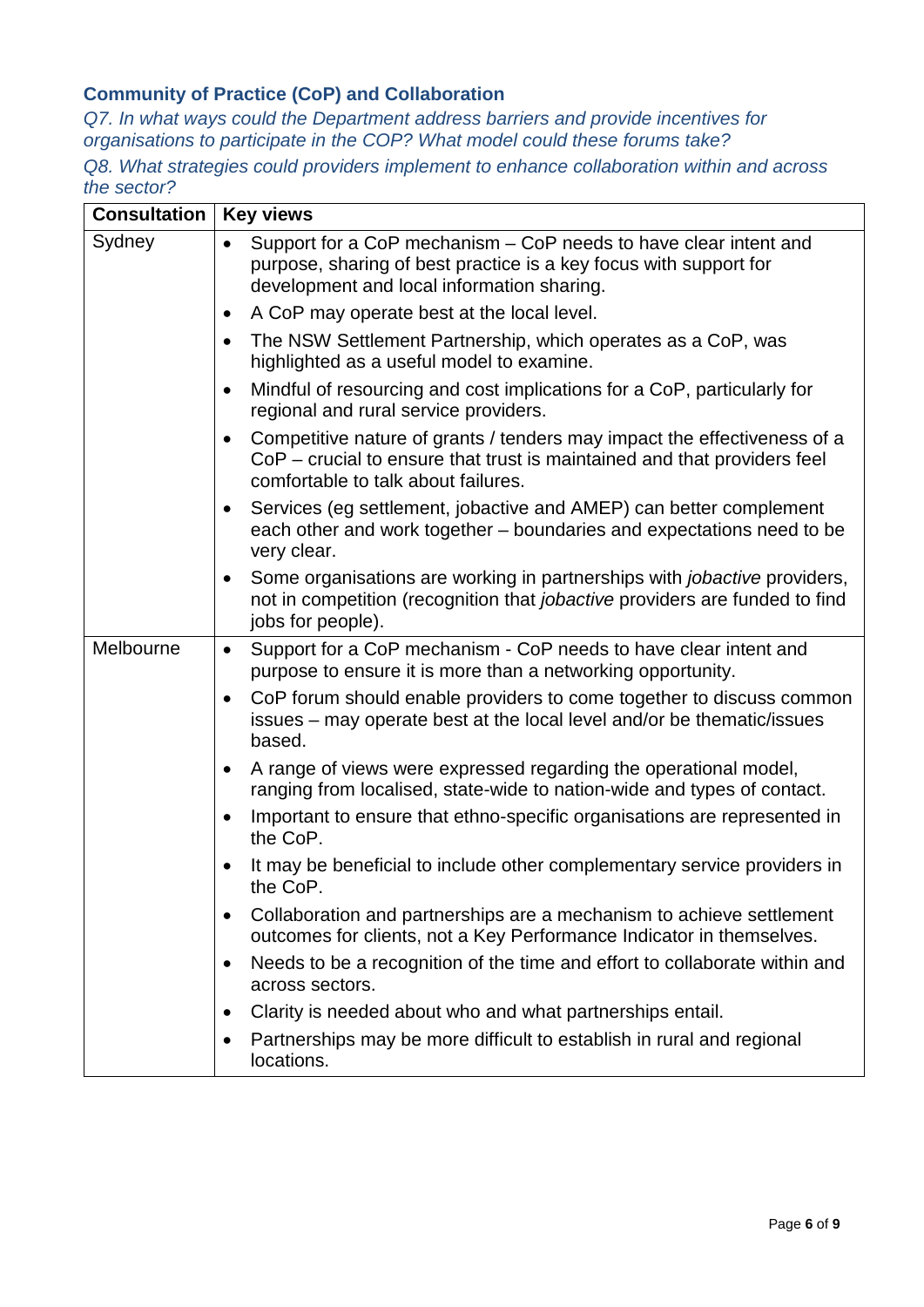| <b>Consultation</b> | <b>Key views</b>                                                                                                                                                                                           |
|---------------------|------------------------------------------------------------------------------------------------------------------------------------------------------------------------------------------------------------|
| <b>Brisbane</b>     | Support for a CoP mechanism - Settlement Grant providers already<br>share information well but there is room to do this better.                                                                            |
|                     | CoP should be adequately funded.                                                                                                                                                                           |
|                     | Value in the relationships that are built in face-to-face meetings.                                                                                                                                        |
|                     | Examples of communication tools to facilitate a COP were provided.                                                                                                                                         |
|                     | Settlement Grants providers need to work closely with mainstream<br>service providers and have a role in building the cultural competency of<br>mainstream services.                                       |
| Tele-<br>conference | • Broad support for a CoP - need to ensure a clear distinction between a<br>CoP and other networking opportunities.                                                                                        |
|                     | • A range of possible models was offered.                                                                                                                                                                  |
|                     | • Some concern about the role and capacity of Settlement Grants providers<br>to educate mainstream providers in dealing with clients of different<br>ethnicities and working in culturally sensitive ways. |

#### **Administrative Improvements**

*Q9. What type of guidance would organisations like the Department to provide to assist with greater program clarity?* 

*Q10. What do you consider to be the main barriers to service providers increasing their reporting through the DSS Date Exchange (DEX) Partnership Approach?* 

| <b>Consultation</b> | <b>Key views</b>                                                                                                                                                     |
|---------------------|----------------------------------------------------------------------------------------------------------------------------------------------------------------------|
| Sydney              | Expectations for the 3Es should be articulated in guidelines, so<br>organisations understand what their role is.                                                     |
|                     | More hands on DEX training is required.<br>٠                                                                                                                         |
|                     | Reporting framework should provide more scope for organisations to<br>show what is actually being done and achieved.                                                 |
|                     | Concerns about the time consuming nature of DEX data entry.<br>$\bullet$                                                                                             |
|                     | Improved visibility need on how DEX information is being used by<br>DSS/Government. Some concern if it is used for direct provider<br>comparison purposes.           |
| Melbourne           | A range of matters requiring clear documentation (Grant Opportunity<br>$\bullet$<br>Guidelines (GoGs) and funding round documentation) were identified<br>including: |
|                     | o expectations for and reporting on the Community Capacity Building<br>component,                                                                                    |
|                     | o definition of medium-level support,                                                                                                                                |
|                     | $\circ$ expectations around the 3Es.                                                                                                                                 |
|                     | More and improved DEX training is required.                                                                                                                          |
|                     | Clarity needed regarding Intermediate outcomes.                                                                                                                      |
|                     | Reporting framework should provide scope for organisations to show the<br>large amount of qualitative work.                                                          |
|                     | Collection and entry of information into DEX is time consuming and<br>concern whether the Partnership approach offers return for investment.                         |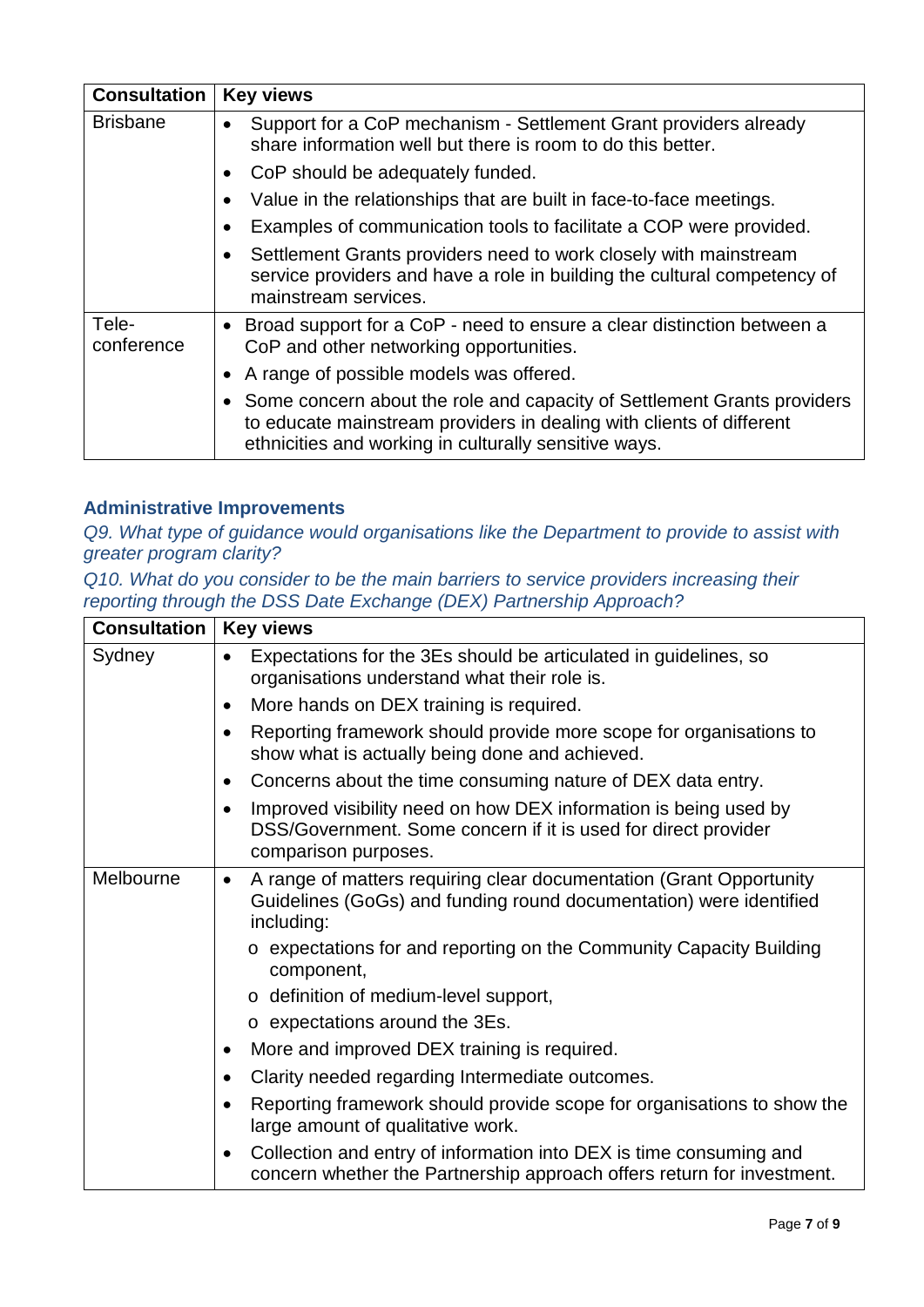| <b>Consultation</b> | <b>Key views</b>                                                                                                                                                                                                                                                        |
|---------------------|-------------------------------------------------------------------------------------------------------------------------------------------------------------------------------------------------------------------------------------------------------------------------|
|                     | There is an absence of adequate DSS support for implementation of<br>$\bullet$<br>DEX Standard Client/Community Outcomes Reporting (SCORE).                                                                                                                             |
| <b>Brisbane</b>     | Clear articulation of community capacity building intent and activities is<br>$\bullet$<br>needed.                                                                                                                                                                      |
|                     | Clear documentation (GoGs and DEX) is needed in relation to the<br>Community Capacity Building component. In particular, who is the<br>'client'" (given the current reporting structure is focused on an individual<br>client) and changes in reporting to this affect. |
|                     | Medium level case management needs to be able to be reportable in<br>$\bullet$<br>DEX (to recognise the more resource intensive nature of this work).                                                                                                                   |
|                     | Need to identify how to quantify and report against innovation.<br>$\bullet$                                                                                                                                                                                            |
| Tele-<br>conference | DEX reporting is problematic. Concern that activities get lost in the<br>$\bullet$<br>system, not reflected in reporting.                                                                                                                                               |
|                     | Some concern regarding DSS support for providers, eg: not enough<br>$\bullet$<br>places in local training and difficulty in accessing the DEX Helpdesk.                                                                                                                 |
|                     | Grant Agreement Managers appear not be very familiar with or proficient<br>in using DEX.                                                                                                                                                                                |
|                     | Improved visibility need on how DEX information is being used by<br>$\bullet$<br>DSS/Government, eg program review, planning and designing.                                                                                                                             |
|                     | CoP could be used as a mechanism for improving program clarity and to<br>$\bullet$<br>address issues with DEX, in particular ensuring consistency in<br>approach/reporting.                                                                                             |

## **Responses to questions asked (all sessions)**

Program and policy settings:

- Eligibility for the program is remaining the same. However, the five-year eligibility only applies to the Client Services component.
- The Community Capacity Building component relates to small, new and emerging community groups (that may or may not have been established within the last five years).
- Ethno-specific organisations are able to apply for services under both components, not just under Community Capacity Building.
- Youth services will be part of the general Client Services component and there is no restriction of youth in terms of age.
- There is no intention to return to one or two year grants.
- Service area sizes remain similar to previous funding rounds, ie it is up to the provider to nominate the area to be covered.
- There will be no weighting in the selection process for consortia bids, or larger service areas.
- There will be no minimum qualifications for staff specified in the funding round.
- There will be no employment placement target in the settlement grants program.